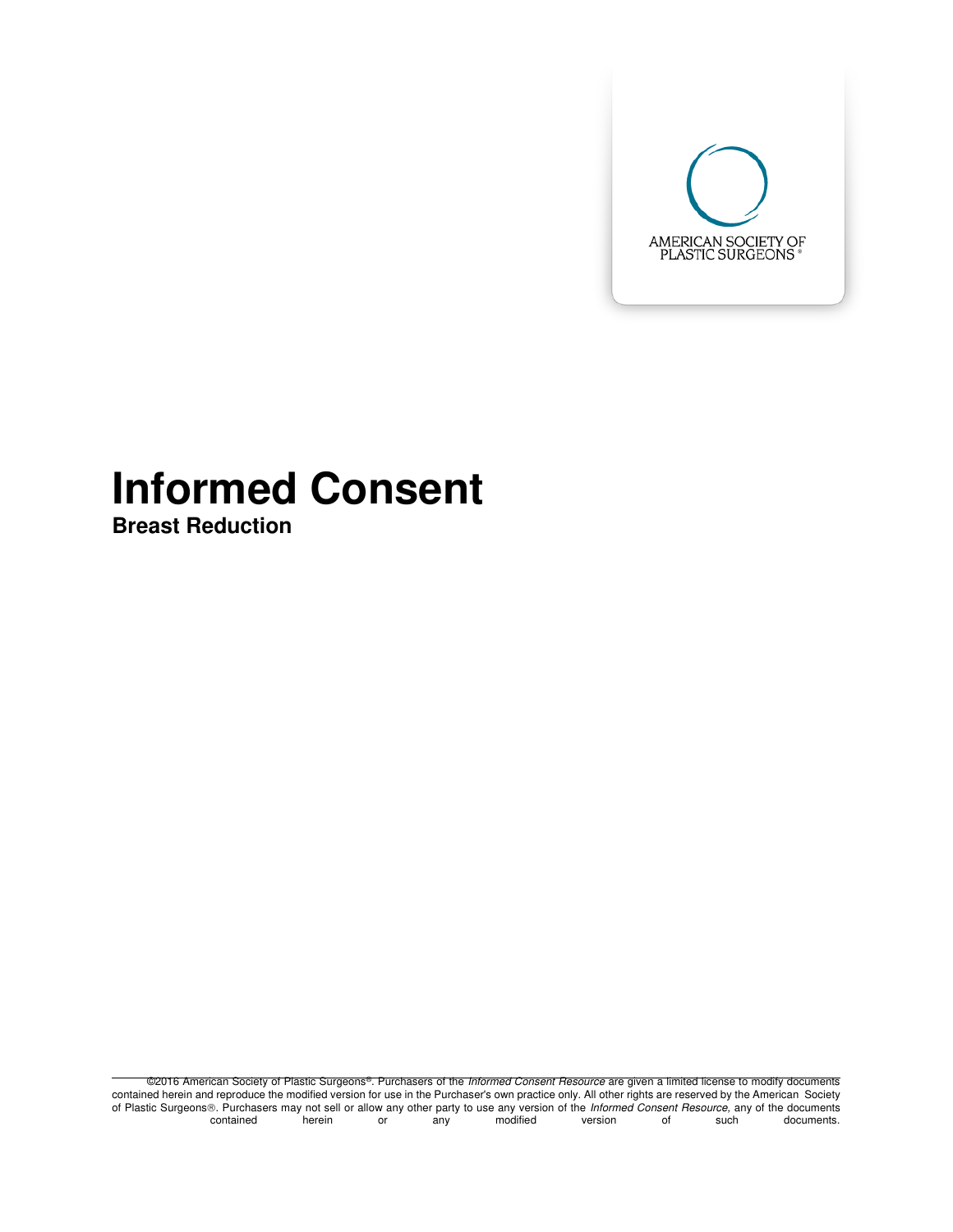### **INSTRUCTIONS**

This is an informed-consent document that has been prepared to help inform you about reduction mammaplasty surgery (breast reduction), its risks, as well as alternative treatment(s).

It is important that you read this information carefully and completely. Please initial each page, indicating that you have read the page and sign the consent for surgery as proposed by your plastic surgeon and agreed upon by you.

### **GENERAL INFORMATION**

Women who have large breasts may experience a variety of problems from the weight and size of their breasts, such as back, neck, and shoulder pain, and skin irritation. Breast reduction is usually performed for relief of these symptoms rather than to enhance the appearance of the breasts. The best candidates for surgery are those who are mature enough to understand the procedure and have realistic expectations about the results. There are a variety of different surgical techniques used to reduce and reshape the female breast. There are a number of techniques available to perform reduction mammaplasty including pedicle procedures, nipple graft procedures, liposuction procedures and combinations. Discuss which method your surgeon will use. There are both risks and complications associated with reduction mammaplasty surgery.

#### **ALTERNATIVE TREATMENTS**

Reduction mammaplasty is an elective surgical operation. Alternative treatment would consist of not undergoing the surgical procedure, physical therapy to treat pain complaints, or wearing undergarments to support large breasts. In selected patients, liposuction has been used to reduce the size of large breasts. Risks and potential complications are associated with alternative surgical forms of treatment.

#### **INHERENT RISKS OF REDUCTION MAMMAPLASTY SURGERY**

Every surgical procedure involves a certain amount of risk and it is important that you understand these risks and the possible complications associated with them. In addition, every procedure has limitations. An individual's choice to undergo a surgical procedure is based on the comparison of the risk to potential benefit. Although the majority of patients do not experience these complications, you should discuss each of them with your plastic surgeon to make sure you understand all possible consequences of reduction mammaplasty.

### **SPECIFIC RISKS OF REDUCTION MAMMAPLASTY SURGERY**

#### **Asymmetry:**

Some breast asymmetry naturally occurs in most women. Differences in terms of breast and nipple shape, size, or symmetry may also occur after surgery. Additional surgery may be necessary to revise asymmetry after a reduction mammaplasty. Additional surgery may not completely correct asymmetry.

#### **Change in Nipple and Skin Sensation:**

You may experience a diminished sensitivity, total loss of sensitivity or hypersensitivity of the nipples and the skin of your breast. With some techniques, and after several months, many patients have normal sensation. Nipple graft techniques remove the nipple and replace it as a skin graft. Sensation will be lost as well as the possibility of breast feeding with this technique. Changes in sensation may affect sexual response or the ability to breast feed a baby.

#### **Breast Feeding:**

Breast milk is the best food for babies. If a woman has undergone a breast reduction using a nipple graft technique (nipple removed and replaced as a graft), it is unlikely that she would be able to breast feed. Pedicle and liposuction techniques may be able to spare the breast ducts and it may be possible to breast feed after such breast reductions. It is unknown whether you will be able to produce sufficient milk to nurse a baby, even with these techniques.

**Page 1 of 11 Patient Initials COMPTER AMERICAN COLLECT AMERICAN CONTRACT OF PLASTIC SURGEONS®**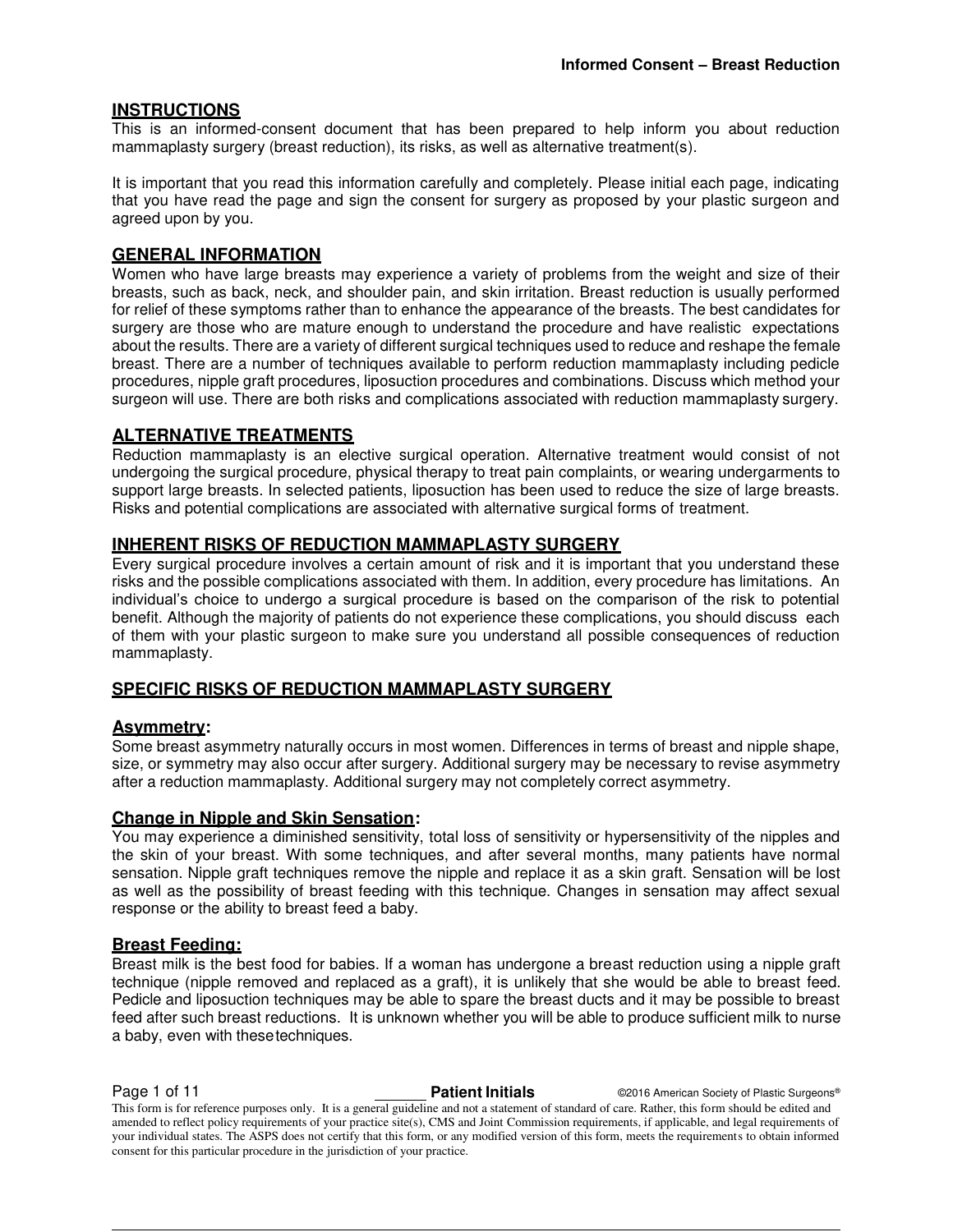### **Unsatisfactory Result:**

Although good results are expected, there is no guarantee or warranty expressed or implied, on the results that may be obtained. You may be disappointed with the results of reduction mammaplasty surgery. Asymmetry in nipple location, unanticipated breast shape and size, loss of function, wound disruption, poor healing, and loss of sensation may occur after surgery. Healing may result in a lost nipple requiring further surgery and reconstruction. There is no way to predict the final breast size (bra cup size) after surgery. It is possible that the breast may be smaller but the bra cup size may not change. Unsatisfactory surgical scar location or visible deformities at the ends of the incisions (dog ears) may occur. Liposuction may be necessary to thin breast tissue that is outside of the normal surgical location for reduction mammaplasty. It may be necessary to perform additional surgery to attempt to improve your results. Some techniques remove the ability to breast feed. Unsatisfactory results may NOT improve with each additional treatment.

#### **Breast Disease:**

Breast disease and breast cancer can occur independently of reduction mammaplasty surgery. Individuals with a personal history or family history of breast cancer may be at a higher risk of developing breast cancer than a woman with no family history of this disease. It is recommended that all women perform periodic selfexamination of their breasts, have mammography according to American Cancer Society guidelines, and seek professional care should a breast lump be detected. In the event that suspicious tissue is identified prior to or during breast surgery, additional tests and therapy with corresponding expenses may be warranted.

#### **Wound Healing Issues:**

Even in excellent surgical candidates, the surgical incisions may not heal appropriately, leading to poor scarring, asymmetry, unsatisfactory results and/or the need for further surgery. The skin, the nipple or the fat inside the breast may die (skin, nipple and/or fat necrosis). This may leave an unsatisfactory result and may require further surgery. If fat inside the breast dies (fat necrosis), this may leave a hard lump in the breast. You and your surgeon may opt to remove this hard lump. Additional surgery may not restore the breast to "normal."

#### **Nipple and Areolar Necrosis:**

While very rare, it is possible for the area areola (area around the nipple) and nipple to not have good blood flow after surgery which may result in the tissue dying. This will result in a wound and delayed healing. The nipple and areola may then be gone but may be reconstructed.

### **Long Term Results:**

It is not possible to predict how pregnancy, weight change and aging will affect the results of a breast reduction. If you are considering significant weight reduction or pregnancy in the near future, breast reduction surgery may be postponed to avoid possible untoward effects and late unsatisfactory results.

#### **GENERAL RISKS OF SURGERY**

#### **Healing Issues:**

Certain medical conditions, dietary supplements and medications may delay and interfere with healing. Patients with massive weight loss may have a healing delay that could result in the incisions coming apart, infection, and tissue changes resulting in the need for additional medical care, surgery, and prolonged hospitalizations. Patients with diabetes or those taking medications such as steroids on an extended basis may have prolonged healing issues. Smoking will cause a delay in the healing process, often resulting in the need for additional surgery. There are general risks associated with healing such as swelling, bleeding, possibility of additional surgery, prolonged recovery, color changes, shape changes, infection, not meeting patient goals and expectations, and added expense to the patient. There may also be a longer recovery due to the length of surgery and anesthesia. Patients with significant skin laxity

**Page 2 of 11 Patient Initials COVID-2016** American Society of Plastic Surgeons®

This form is for reference purposes only. It is a general guideline and not a statement of standard of care. Rather, this form should be edited and amended to reflect policy requirements of your practice site(s), CMS and Joint Commission requirements, if applicable, and legal requirements of your individual states. The ASPS does not certify that this form, or any modified version of this form, meets the requirements to obtain informed consent for this particular procedure in the jurisdiction of your practice.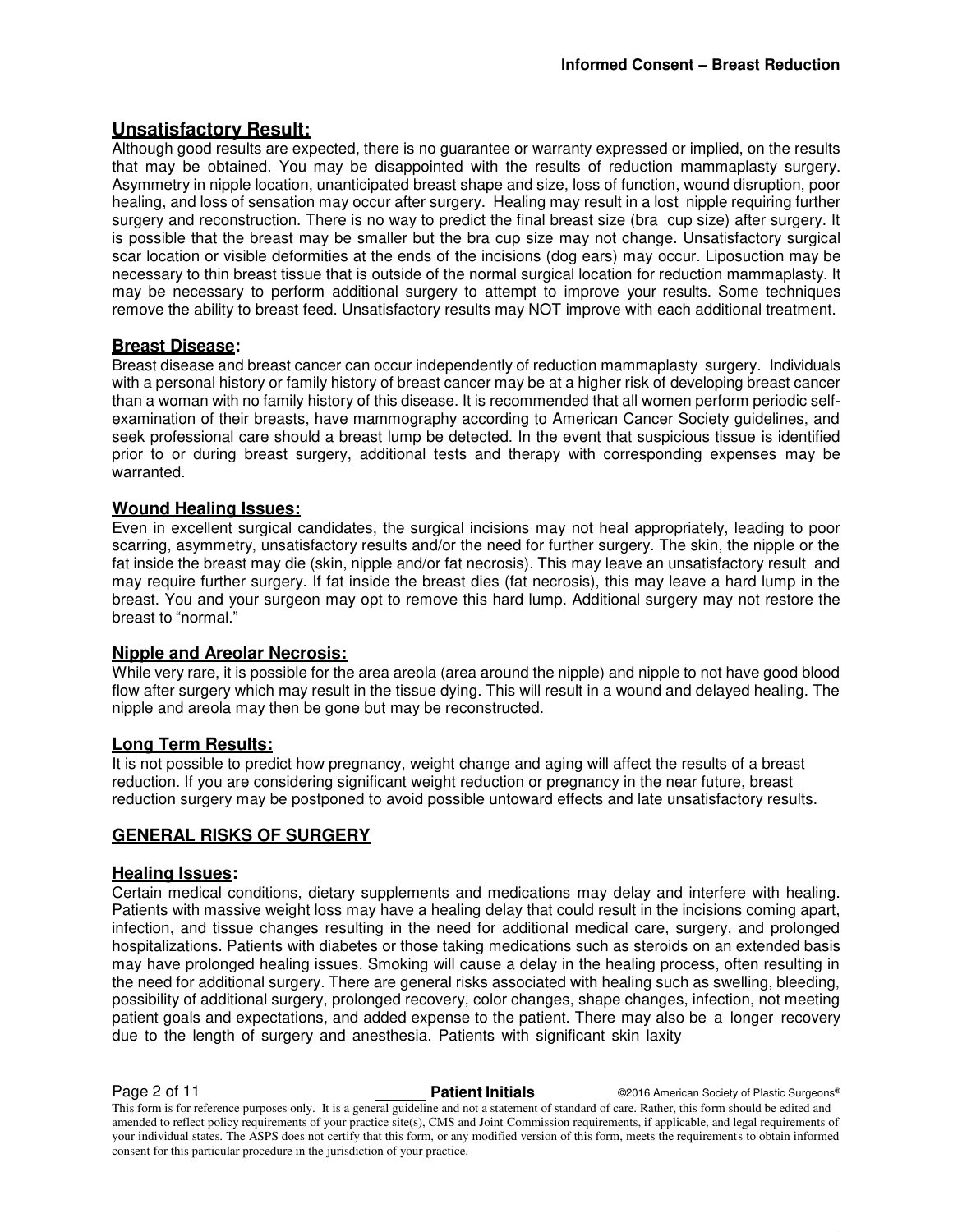(patients seeking facelifts, breast lifts, abdominoplasty, and body lifts) will continue to have the same lax skin after surgery. The quality or elasticity of skin will not change and recurrence of skin looseness will occur at some time in the future, quicker for some than others. There are nerve endings that may become involved with healing scars from surgery such as suction-assisted lipectomy, abdominoplasty, facelifts, body lifts, and extremity surgery. While there may not be a major nerve injury, the small nerve endings during the healing period may become too active producing a painful or oversensitive area due to the small sensory nerve involved with scar tissue. Often, massage and early non-surgical intervention resolves this. It is important to discuss post-surgical pain with your surgeon.

#### **Bleeding:**

It is possible, though unusual, to experience a bleeding episode during or after surgery. Should postoperative bleeding occur, it may require emergency treatment to drain accumulated blood or you may require a blood transfusion, though such occurrences are rare. The collection of blood that can occur under your skin following surgery is referred to as a hematoma. Increased activity too soon after surgery can lead to increased chance of bleeding and additional surgery. It is important to follow postoperative instructions and limit exercise and strenuous activity for the instructed time. Non-prescription "herbs" and dietary supplements can increase the risk of surgical bleeding. Hematoma can occur at any time, usually in the first three weeks following injury to the operative area. If blood transfusions are necessary to treat blood loss, there is the risk of blood-related infections such as hepatitis and HIV (AIDS). Your surgeon may provide medications after your surgery to prevent blood clots. Medications that are used to prevent blood clots in veins can produce bleeding and decreased blood platelets.

#### **Infection:**

Infection, although uncommon, can occur after surgery. Should an infection occur, additional treatment including antibiotics, hospitalization, or additional surgery may be necessary. It is important to tell your surgeon of any other infections, such as a history of MRSA infections, an open wound, recent upper respiratory infection/ pneumonia, ingrown toenail, insect bite, tooth abscess, or urinary tract infection. Infections in other parts of the body, may lead to an infection in the operated area. Post-operative infections often result in more extensive scarring and predispose to revision surgery.

#### **IIeus:**

The return of bowl function following surgery is important. An ileus are disruptions in bowl function caused by the failure of peristalsis or hypomobility of your bowls/ gut resulting in a lack of defecation and possibly repeated vomiting. Anesthetics and medications like pain medications given to you at the time of surgery can contribute to the development of an ileus in the post-operative period. An ileus can result in abdominal distention, vomiting, inability to absorb oral medications and possibly hospitalization. Repeated vomiting could result in an aspiration pneumonia and respiratory failure. It can be essential to have regular bowl function after your surgery.

#### **Scarring**:

All surgery leaves scars, some more visible than others. Although good wound healing after a surgical procedure is expected, this surgery will result in long, prominent scars that are permanent. Abnormal scars may occur within the skin and deeper tissues. Scars may be unattractive and of different color than the surrounding skin tone. Scar appearance may also vary within the same scar. Scars may be asymmetrical (appear different on the right and left side of the body). There is the possibility of visible marks in the skin from sutures. These scars may become raised, red, or discolored in the first few weeks/months, but usually settle down over time. However, some patients are prone to "hypertrophic" or "keloid" scars i.e. prominent, raised, red scars that do not settle. Further treatments with medications and/or surgery may be required.

#### **Firmness:**

Excessive firmness can occur after surgery due to internal scarring. The occurrence of this is not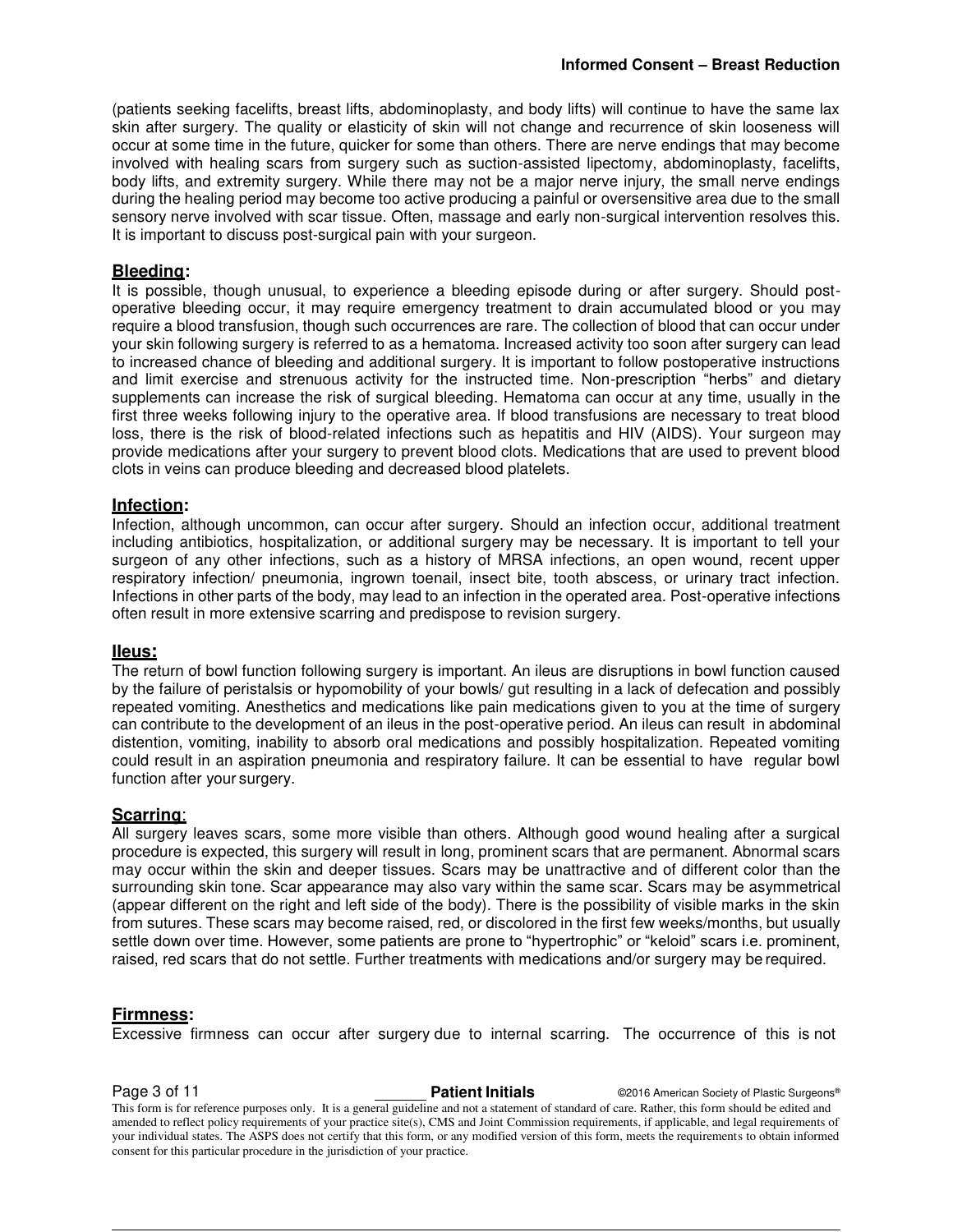predictable. Additional treatment including surgery may be necessary.

#### **Skin Sensitivity:**

Itching, tenderness, or exaggerated responses to hot or cold temperatures may occur after surgery. Usually this resolves during healing, but in rare situations it may be chronic.

#### **Major Wound Separation:**

Wounds may separate after surgery. Should this occur, additional treatment including surgery may be necessary.

#### **Sutures:**

Most surgical techniques use deep sutures. You may notice these sutures after your surgery. Sutures may spontaneously poke through the skin, become visible or produce irritation that requires suture removal.

#### **Damage to Deeper Structures:**

There is the potential for injury to deeper structures including nerves, blood vessels, lymphatics, muscles, and lungs (pneumothorax) during any surgical procedure. The potential for this to occur varies according to the type of procedure being performed. Injury to deeper structures may be temporary or permanent.

#### **Fat Necrosis:**

Fatty tissue found deep in the skin might die. This may produce areas of firmness within the skin. Additional surgery to remove areas of fat necrosis may be necessary. There is the possibility of contour irregularities in the skin that may result from fat necrosis.

#### **Surgical Anesthesia:**

Both local and general anesthesia involves risk. There is the possibility of complications, injury, and even death from all forms of surgical anesthesia or sedation.

#### **Shock:**

In rare circumstances, your surgical procedure can cause severe trauma, particularly when multiple or extensive procedures are performed. Although serious complications are infrequent, infections or excessive fluid loss can lead to severe illness and even death. If surgical shock occurs, hospitalization and additional treatment would be necessary.

#### **Pain:**

You will experience pain after your surgery. Pain of varying intensity and duration may occur and persist after surgery. If you are a chronic pain patient followed by a Pain Therapy Practitioner, you may be asked to see this practitioner pre operatively to assist you in the management of your pain disorder in the postoperative period. Chronic pain may occur very infrequently from nerves becoming trapped in scar tissue or due to tissue stretching.

There are nerve endings that may become involved with healing scars from surgery. While there may not be a major nerve injury, the small nerve endings during the healing period may become too active producing a painful or oversensitive area due to the small sensory nerve involved with scar tissue. Often, massage and early non-surgical intervention resolves this. It is important to discuss post-surgical pain with your surgeon.

**Page 4 of 11 Patient Initials Patient Initials C2016 American Society of Plastic Surgeons®**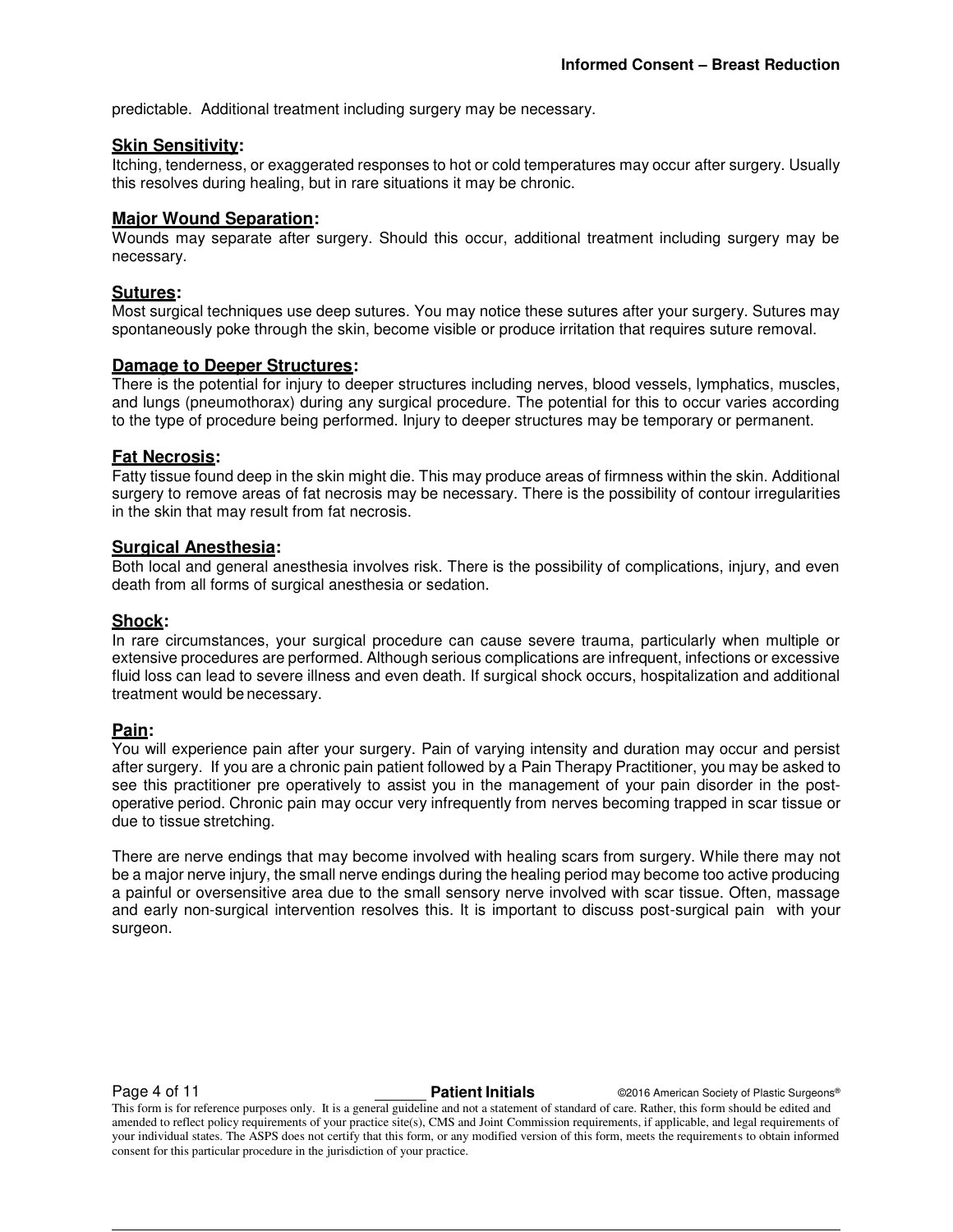### **Cardiac and Pulmonary Complications:**

Pulmonary complications may occur secondarily to blood clots (pulmonary emboli), fat deposits (fat emboli), pneumonia, or partial collapse of the lungs after general anesthesia. Pulmonary emboli can be lifethreatening or fatal in some circumstances. Inactivity and other conditions may increase the incidence of blood clots traveling to the lungs causing a major blood clot that may result in death. It is important to discuss with your physician any past history of swelling in your legs or blood clots that may contribute to this condition. Cardiac complications are a risk with any surgery and anesthesia, even in patients without symptoms. If you experience shortness of breath, chest pains, or unusual heart beats, seek medical attention immediately. Should any of these complications occur, you may require hospitalization and additional treatment.

### **Venous Thrombosis (Clot) and Sequelae:**

Thrombosed veins, which resemble cords, occasionally develop in the area of the breast or around IV sites, and usually resolve without medical or surgical treatment. It is important to discuss with your surgeon any birth control pills you are taking. Certain high estrogen pills may increase your risk of thrombosed veins, personal history of bleeding and clotting problems may also increase your risk of thrombosed veins.

#### **Allergic Reactions:**

In rare cases, local allergies to tape, suture material and glues, blood products, topical preparations or injected agents have been reported. Serious systemic reactions including shock (anaphylaxis) may occur in response to drugs used during surgery and prescription medicines. Allergic reactions may require additional treatment. It is important to notify your physician of any previous allergic reactions.

#### **Drug Reactions:**

Unexpected drug allergies, lack of proper response to medication, or illness caused by the prescribed drug are possibilities. It is important for you to inform your physician of any problems you have had with any medication or allergies to medication, prescribed or over the counter, as well as medications you now regularly take. Provide your surgeon with a list of medications and supplements you are currently taking.

#### **Surgical Wetting Solutions:**

There is the possibility that large volumes of fluid containing dilute local anesthetic drugs and epinephrine that is injected into fatty deposits during surgery may contribute to fluid overload or systemic reaction to these medications. Additional treatment including hospitalization may be necessary.

#### **Fat/Air Embolism:**

In rare cases, fat particles or air can enter the vascular system and can travel to the heart, lungs or brain. This can result in significant complications including death.

#### **Persistent Swelling (Lymphedema):**

Persistent swelling can occur following surgery.

#### **Unsatisfactory Result:**

Although good results are expected, there is no guarantee or warranty expressed or implied, on the results that may be obtained. The body is not symmetric and almost everyone has some degree of unevenness which may not be recognized in advance. One side of the face may be slightly larger, one side of the face droopier. The breast and trunk area exhibits the same possibilities. Many of such issues cannot be fully corrected with surgery. The more realistic your expectations as to results, the better your results will appear to you. Some patients never achieve their desired goals or results, at no fault of the surgeon or surgery. You may be disappointed with the results of surgery. Asymmetry, unanticipated shape and size, loss of function, wound disruption, poor healing, and loss of sensation may occur after surgery. Size may be incorrect. Unsatisfactory surgical scar location or appearance may occur. It may be

**Page 5 of 11 Patient Initials CONFIDENT CONFIDENT CONFIDENT Patient Initials CONFIDENT CONFIDENT CONFIDENT** 

This form is for reference purposes only. It is a general guideline and not a statement of standard of care. Rather, this form should be edited and amended to reflect policy requirements of your practice site(s), CMS and Joint Commission requirements, if applicable, and legal requirements of your individual states. The ASPS does not certify that this form, or any modified version of this form, meets the requirements to obtain informed consent for this particular procedure in the jurisdiction of your practice.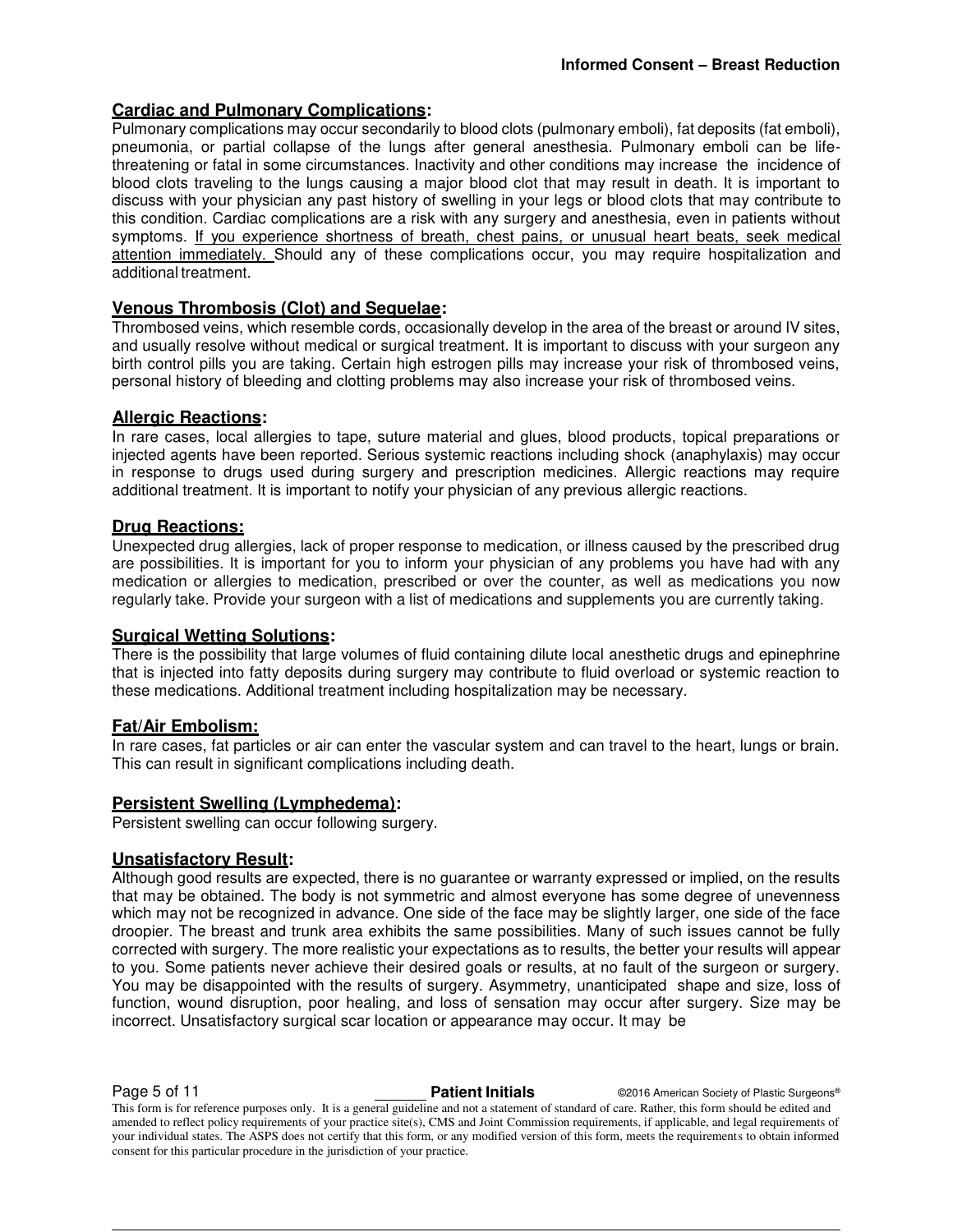necessary to perform additional surgery to improve your results. Unsatisfactory results may NOT improve with each additional treatment.

### **ADDITIONAL ADVISORIES**

#### **Medications and Herbal Dietary Supplements:**

There are potential adverse reactions that occur as the result of taking over-the-counter, herbal, and/or prescription medications. Aspirin and medications that contain aspirin interfere with forming blood clots, and therefore may contribute to more bleeding issues. If you have a medical condition (such as heart arrhythmia, heart stent, blood vessels with blockages, or blood clots) and are taking medications to thin your blood and prevent clotting such as Plavix, Warfin, Coumadin, Xarelto, Effient or Pradaxa, discuss management of these medications around the time of surgery with your plastic surgeon. Your plastic surgeon may sometimes coordinate a plan for these medications with the doctor that prescribed them for your medical condition. If you have been prescribed drugs for a medical condition, do not stop them without discussing it first with your plastic surgeon. Stopping these medications abruptly may result in a heart attack, stroke, or death. Be sure to check with your physician about any drug interactions that may exist with medications which you are already taking. If you have an adverse reaction, stop the drugs immediately and call your plastic surgeon for further instructions. If the reaction is severe, go immediately to the nearest emergency room.

When taking the prescribed pain medications after surgery, realize that they can affect your thought process and coordination. Do not drive, do not operate complex equipment, do not make any important decisions and do not drink any alcohol while taking these medications. Be sure to take your prescribed medication only as directed.

#### **Sun Exposure – Direct or Tanning Salon:**

The effects of the sun are damaging to the skin. Exposing the incision areas to sun may result in increased scarring, color changes, and poor healing. Patients who tan, either outdoors or in a salon, should inform their surgeon and either delay treatment, or avoid tanning until the surgeon says it is safe to resume. The damaging effect of sun exposure occurs even with the use sun block or clothing coverage.

#### **Travel Plans:**

Any surgery holds the risk of complications that may delay healing and your return to normal life. Please let the surgeon know of any travel plans, important commitments already scheduled or planned, or time demands that are important to you, so that appropriate timing of surgery can occur. There are no guarantees that you will be able to resume all activities in the desired time frame. Allow at least 10-14 days to travel via airplane. Medications may be required should you have a long flight/ trip to prevent DVT/ PE in the immediate post-operative period.

#### **Long-Term Results:**

Subsequent alterations in the appearance of your body may occur as the result of aging, sun exposure, weight loss, weight gain, pregnancy, menopause or other circumstances not related to your surgery.

#### **Interference with Sentinel Lymph Node Mapping Procedures:**

Breast surgery procedures that involve cutting through breast tissue, similar to a breast biopsy, can potentially interfere with diagnostic procedures to determine lymph node drainage of breast tissue to stage breast cancer.

#### **Body-Piercing:**

Individuals who currently wear body-piercing jewelry in the surgical region are advised that an infection could develop from this activity. Body-piercing jewelry should be removed prior to your surgical procedure.

**Page 6 of 11 Patient Initials Patient Initials C2016 American Society of Plastic Surgeons®**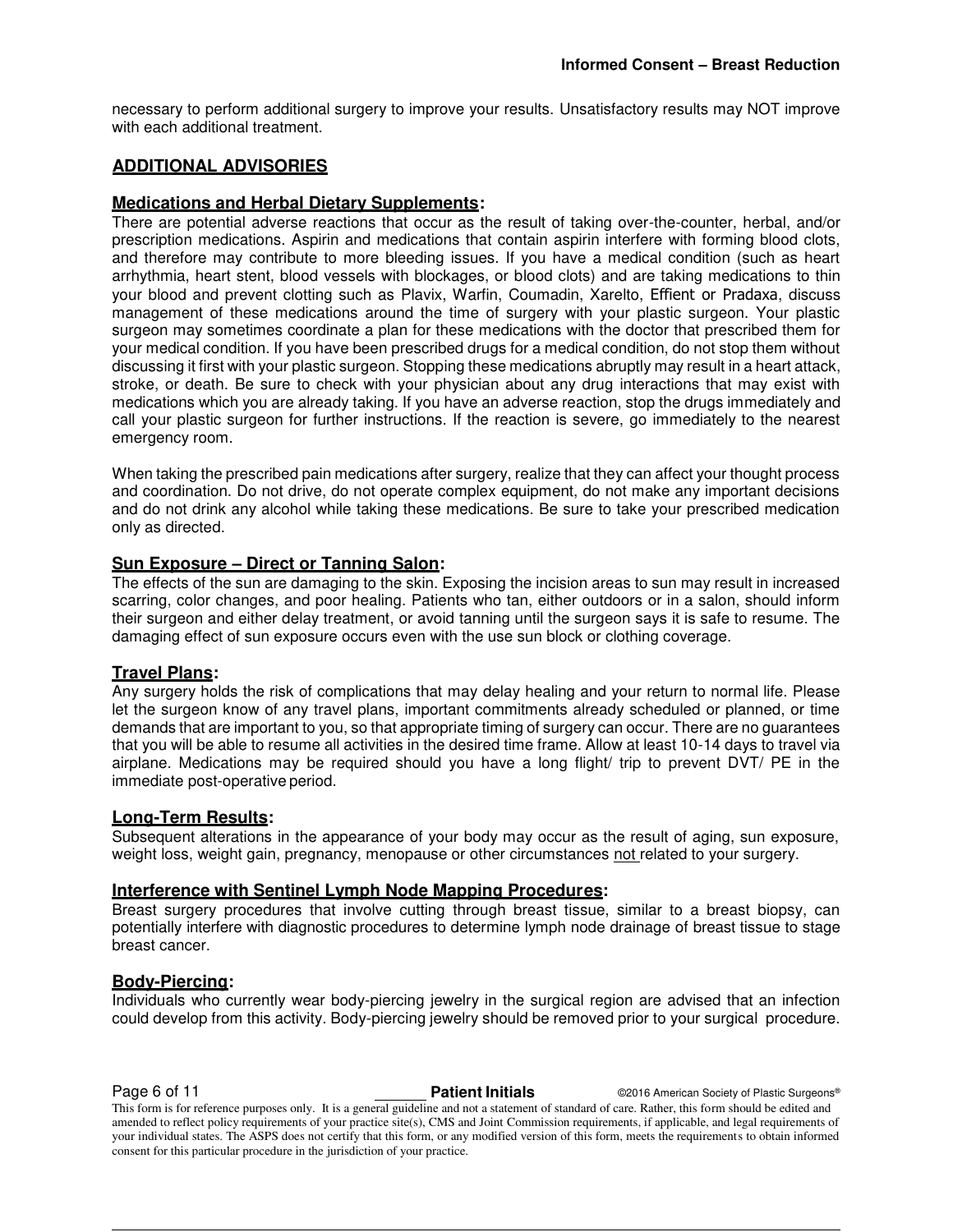#### **Nails:**

To determine your vitals status during surgery your anesthesia provider may require access to your finger nails for monitoring. Make sure to have at least two finger nails free of nail polish or acrylic nails on the date of your surgery.

#### **Jewelry:**

Jewelry should not be brought with you at the time of your surgical procedure. Items such as earrings, wedding rings, necklaces, etc. should be removed and placed in a safe place. Do not bring your jewelry with you for your surgery.

#### **Future Pregnancy and Breast Feeding:**

This surgery is not known to interfere with pregnancy. If you are planning a pregnancy, your breast skin may stretch and offset the results of surgery. You may have more difficulty breast feeding after this operation.

#### **Female Patient Information:**

It is important to inform your plastic surgeon if you use birth control pills, estrogen replacement, or if you suspect you may be pregnant. Many medications including antibiotics may neutralize the preventive effect of birth control pills, allowing for conception and pregnancy.

#### **Intimate Relations After Surgery:**

Surgery involves coagulating of blood vessels and increased activity of any kind may open these vessels leading to a bleed, or hematoma. Activity that increases your pulse or heart rate may cause additional bruising, swelling, and the need for return to surgery to control bleeding. It is wise to refrain from intimate physical activities until your physician states it is safe.

#### **Mental Health Disorders and Elective Surgery:**

It is important that all patients seeking to undergo elective surgery have realistic expectations that focus on improvement rather than perfection. Complications or less than satisfactory results are sometimes unavoidable, may require additional surgery and often are stressful. Please openly discuss with your surgeon, prior to surgery, any history that you may have of significant emotional depression or mental health disorders. Although many individuals may benefit psychologically from the results of elective surgery, effects on mental health cannot be accurately predicted.

#### **ADDITIONAL SURGERY NECESSARY (Re-Operations)**

There are many variable conditions that may influence the long-term result of surgery. It is unknown how your tissue may respond or how wound healing will occur after surgery. Secondary surgery may be necessary to perform additional tightening or repositioning of body structures. Should complications occur, additional surgery or other treatments may be necessary. Even though risks and complications occur infrequently, the risks cited are associated with this surgery. Other complications and risks can occur but are less common. The practice of medicine and surgery is not an exact science. Although good results are expected, there is no guarantee or warranty expressed or implied, on the results that may be obtained. In some situations, it may not be possible to achieve optimal results with a single surgical procedure. You and your surgeon will discuss the options available should additional surgery be advised. There may be additional costs and expenses for such additional procedures, including surgical fees, facility and anesthesia fees, pathology and lab testing.

#### **PATIENT COMPLIANCE**

Follow all physician instructions carefully; this is essential for the success of your outcome. It is important that the surgical incisions are not subjected to excessive force, swelling, abrasion, or motion during the time of healing. Personal and vocational activity needs to be restricted. Protective dressings and drains should not be removed unless instructed by your plastic surgeon. Successful post-operative function

**Page 7 of 11 Patient Initials COVID-2016** American Society of Plastic Surgeons®

This form is for reference purposes only. It is a general guideline and not a statement of standard of care. Rather, this form should be edited and amended to reflect policy requirements of your practice site(s), CMS and Joint Commission requirements, if applicable, and legal requirements of your individual states. The ASPS does not certify that this form, or any modified version of this form, meets the requirements to obtain informed consent for this particular procedure in the jurisdiction of your practice.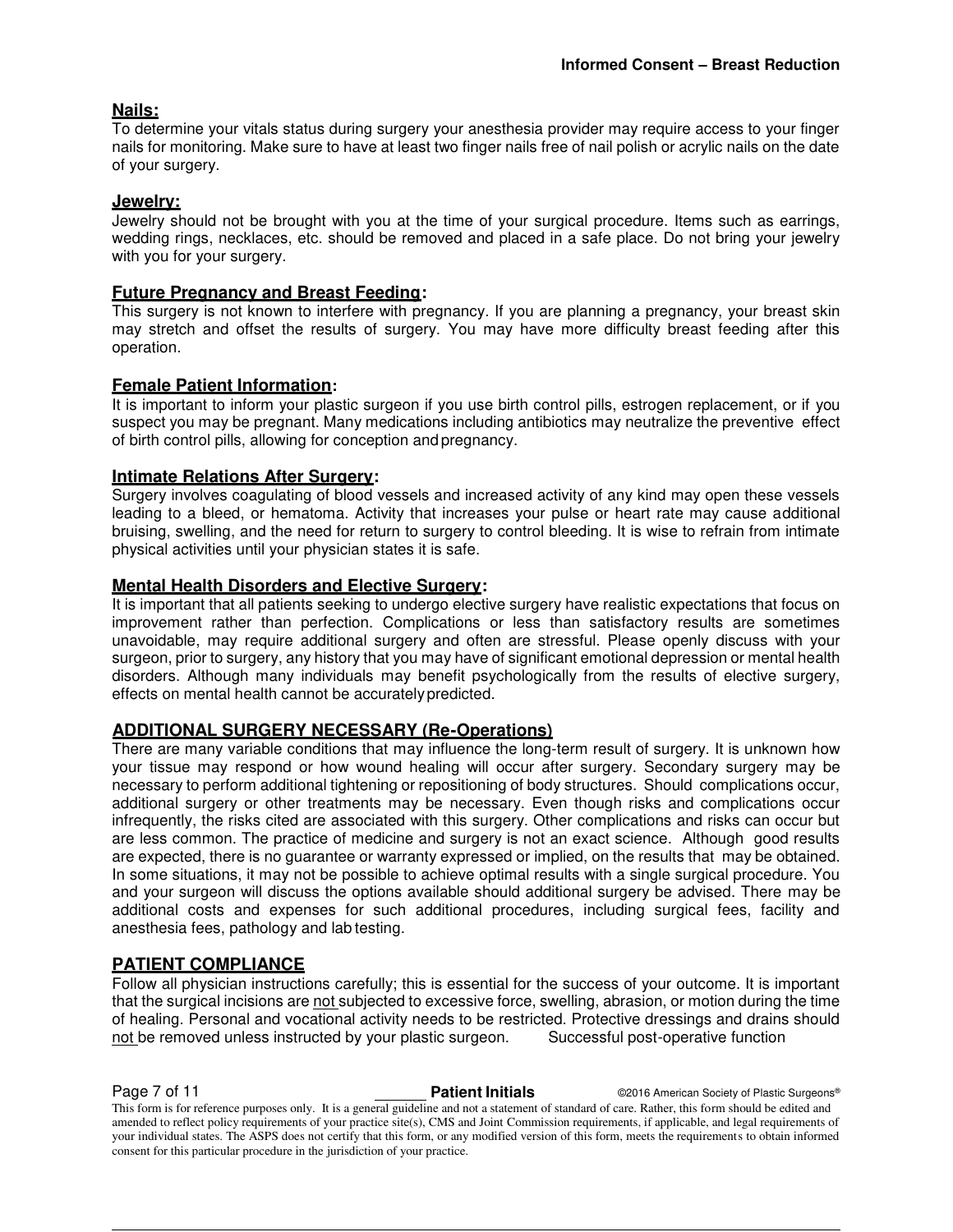depends on both surgery and subsequent care. Physical activity that increases your pulse or heart rate may cause bruising, swelling, fluid accumulation and the need for return to surgery. It is important that you participate in follow-up care, return for aftercare, and promote your recovery after surgery.

## **ATTESTATIONS**

#### **Smoking, Second-Hand Smoke Exposure, Nicotine Products (Patch, Gum, Nasal Spray):**

Patients who are currently smoking or use tobacco or nicotine products (patch, gum, or nasal spray) are at a greater risk for significant surgical complications of skin loss and delayed healing and additional scarring. Individuals exposed to second-hand smoke are also at potential risk for similar complications attributable to nicotine exposure. Additionally, smoking may have a significant negative effect on anesthesia and recovery from anesthesia, with coughing and possibly increased bleeding. Individuals who are not exposed to tobacco smoke or nicotine-containing products have a significantly lower risk of these type of complications. Please indicate your current status regarding these items below**:** 

I am a non-smoker and do not use nicotine products. I understand the potential risk of second-hand smoke exposure causing surgical complications.

I am a smoker or use tobacco / nicotine products. I understand the risk of surgical complications due to smoking or use of nicotine products.

I have smoked and stopped approximately equal ago. I understand I may still have the effects and therefore risks from smoking in my system, if not enough time has lapsed.

I have been advised to stop smoking immediately and have been informed of the risks, benefits, expectations and alternatives to my surgery if I continue smoking.

It is important to refrain from smoking at least 6 weeks before surgery and until your physician states it is safe to return, if desired. I acknowledge that I will inform my physician if I continue to smoke within this time frame, and understand that for my safety, the surgery, if possible, may be delayed.

Smoking may have such a negative effect on your surgery that a urine or blood test just before surgery may be done which will prove the presence of Nicotine. If positive, your surgery may be cancelled and your surgery, scheduling fee, and other prepaid amounts may be forfeited. Honestly disclose smoking to your surgeon.

#### **Sleep Apnea / CPAP:**

Individuals who have breathing disorders such as "Obstructive Sleep Apnea" and who may rely upon CPAP devices (continuous positive airway pressure) or utilize nighttime oxygen are advised that they are at a substantive risk for respiratory arrest and death when they take narcotic pain medications following surgery. This is an important consideration when evaluating the safety of surgical procedures in terms of very serious complications, including death, that relate to pre-existing medical conditions. Surgery may be considered only with monitoring afterwards in a hospital setting in order to reduce risk of potential respiratory complications and to safely manage pain following surgery.

Please consider the following symptoms of sleep apnea:



**Page 8 of 11 Patient Initials Patient Initials C2016 American Society of Plastic Surgeons®**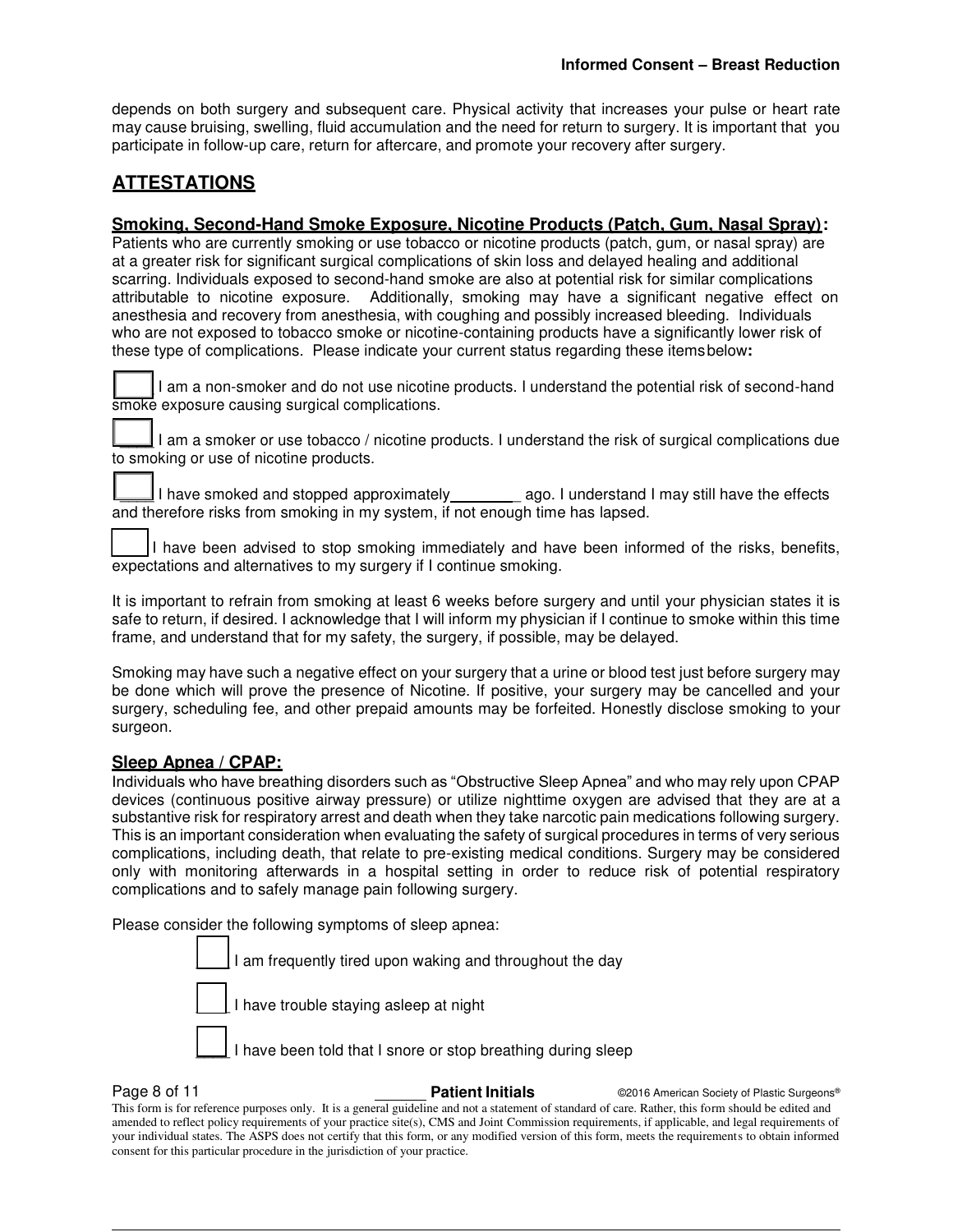I wake up throughout the night or constantly turn from side to side

I have been told that my legs or arms jerk while I'm sleeping



I feel tired or fall asleep during the day

It is important for you to inform and discuss any of the above symptoms that you have experienced with your surgeon.

#### **DVT/PE Risks and Advisory:**

There is a risk of blood clots, Deep Vein Thrombosis (DVT) and Pulmonary Embolus (PE) with every surgical procedure. It varies with the risk factors below. The higher the risk factors, the greater the risk and the more involved you must be in both understanding these risks and, when permitted by your physician, walking and moving your legs. There may also be leg stockings, squeezing active leg devices, and possibly medicines to help lower your risk.

There are many conditions that may increase or affect risks of clotting. Inform your doctor about any past or present history of any of the following:

| Page 9 of 11<br><b>Patient Initials</b><br>©2016 American Society of Plastic                                                                               |
|------------------------------------------------------------------------------------------------------------------------------------------------------------|
| Anticoagulation Protocols when Allowed<br>For high risk patients, the risks of VTE are still high, even in the setting of appropriate chemoprophylaxis. If |
| Compression devices (SCD/ICD)                                                                                                                              |
| Early ambulation when allowed                                                                                                                              |
| discussed with my surgeon. Themethods of preventative therapy include:                                                                                     |
| I understand the risks relating to DVT/PE and how important it is to comply with therapy as                                                                |
| History of Multiple Spontaneous Abortions or Miscarriages                                                                                                  |
| Past Illnesses of the Heart, Liver, Lung, or Gastrointestinal Tract.                                                                                       |
| Varicose Veins                                                                                                                                             |
| Large Dose Vitamins                                                                                                                                        |
| History of Cancer                                                                                                                                          |
| Swollen Legs                                                                                                                                               |
| Hormone Stimulating Drugs                                                                                                                                  |
| <b>Birth Control Pills</b>                                                                                                                                 |
| Family History of Blood Clots                                                                                                                              |
| Past History of Blood Clots                                                                                                                                |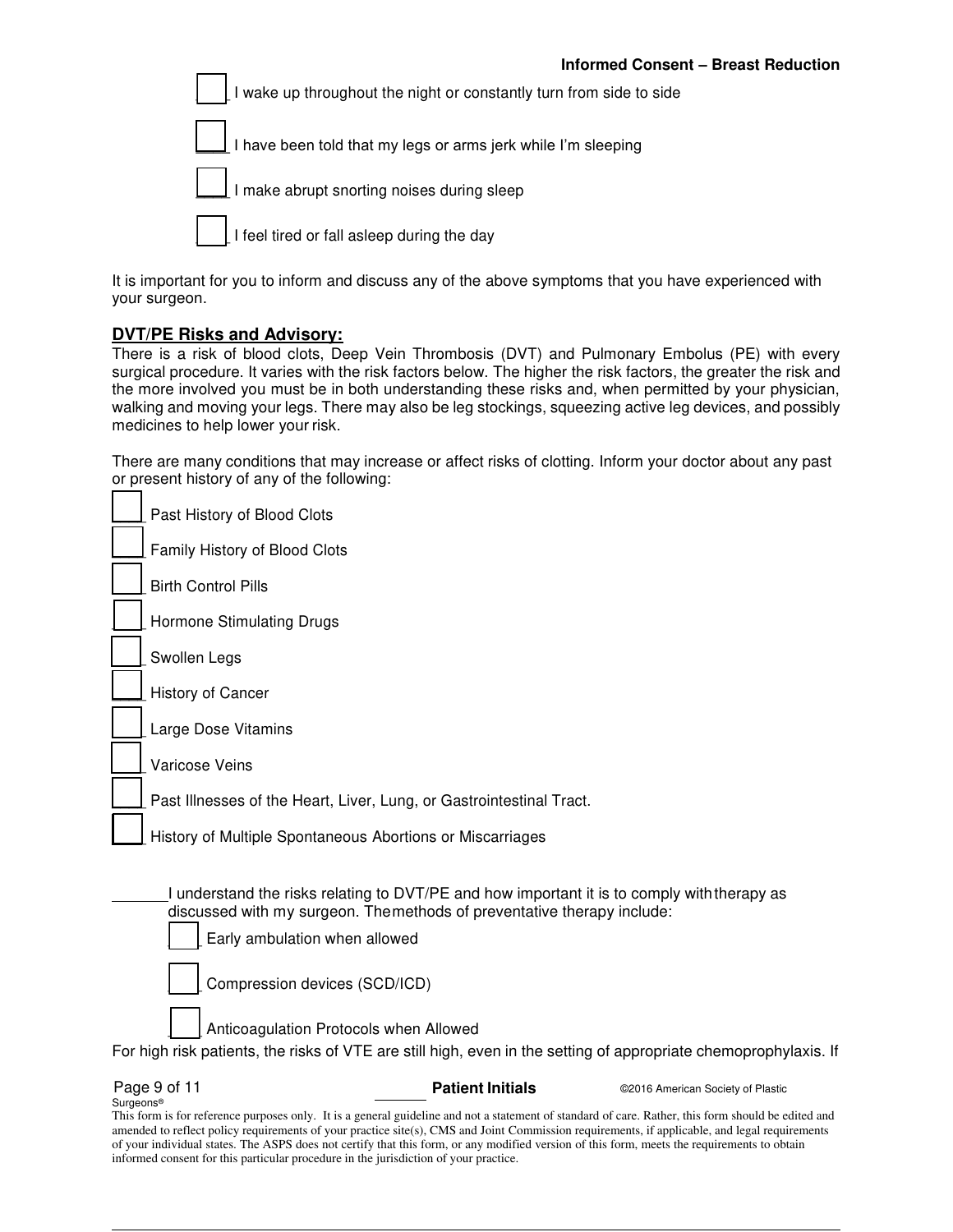your surgery is elective and you're a high risk patient, it's best to consider with not proceeding with such elective surgery.

#### **COMMUNICATION ACKNOWLEDGEMENT – CONSENT**

There are many ways to communicate with you. It is important to keep appointments and let us know if problems or issues arise. Methods of communicating are by telephone, text, pager, answering service if available, email, and regular mail. If an emergency arises, keep us alerted to your progress so we may aid in any necessary treatments. Please do not leave a message after hours or on weekends on the office answering machine if any urgent or emergent situation exists, as there is a delay in retrieving such messages. All attempts will be made to preserve your privacy in accordance with HIPAA rules.

Please select preferred way of communicating with you:

#### Telephone

| Home<br>Work                           |  |
|----------------------------------------|--|
| Cell                                   |  |
| Text                                   |  |
| Pager - Answering Service if available |  |
| Email - with up to date email address  |  |
| Regular Mail and Delivery              |  |

### **DISCLAIMER**

Informed-consent documents are used to communicate information about the proposed surgical treatment of a disease or condition along with disclosure of risks and alternative forms of treatment(s), including no surgery. The informed-consent process attempts to define principles of risk disclosure that should generally meet the needs of most patients in most circumstances.

However, informed-consent documents should not be considered all-inclusive in defining other methods of care and risks encountered. Your plastic surgeon may provide you with additional or different information which is based on all the facts in your particular case and the current state of medical knowledge.

Informed-consent documents are not intended to define or serve as the standard of medical care. Standards of medical care are determined on the basis of all of the facts involved in an individual case and are subject to change as scientific knowledge and technology advance and as practice patterns evolve.

### **It is important that you read the above information carefully and have all of your questions answered before signing the consent on the next page.**

**Page 10 of 11 Patient Initials Patient Initials C2016 American Society of Plastic Surgeons®**